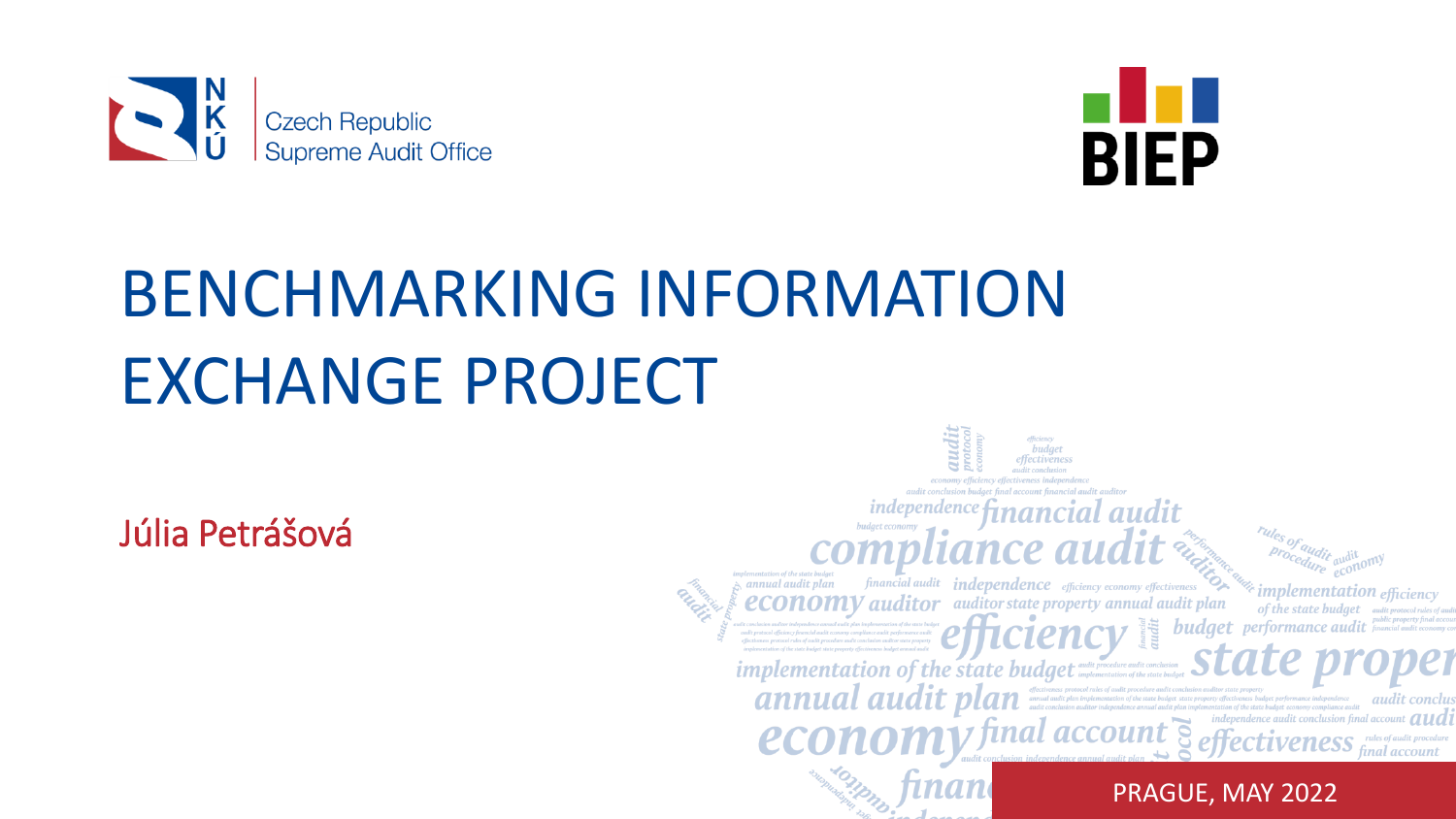### WHY promote international comparison?



- other approaches to the audited area
- identification of international good practice
- recommendations in accordance with good practice
- better feedback to both citizens and public budget administrators

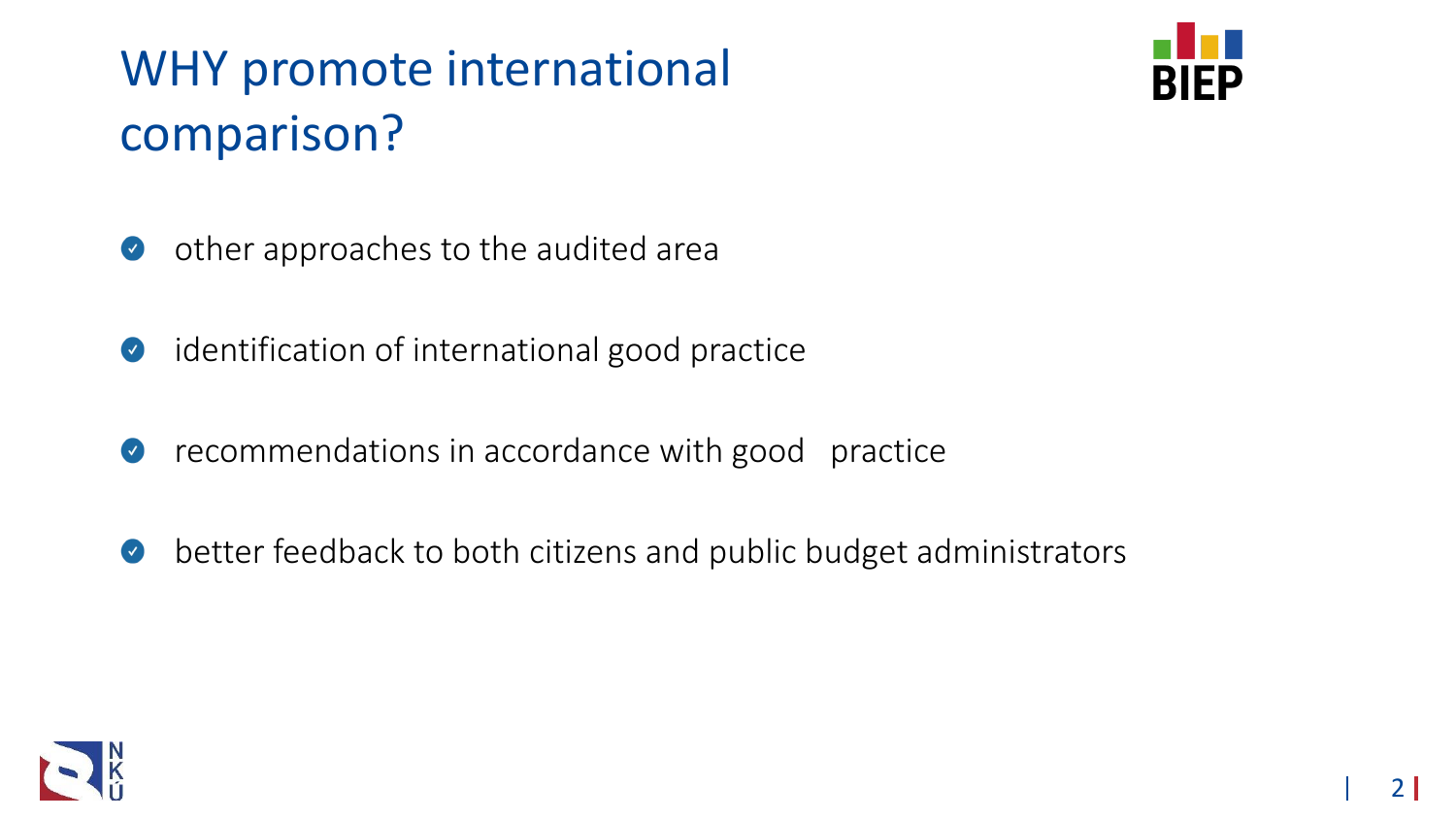### INTOSAI Framework of Professional Pronouncements (IFPP)



- ISSAI 1, Section 15, article 1- "The international exchange of ideas and  $\bullet$ experiences within the International Organization of Supreme audit Institutions, is an effective means of helping Supreme Audit Institutions accomplish their tasks."
- GUID 5290  $-$  "Experience in development of KNI systems can be shared  $\bullet$ within the Benchmarking International Exchange Project - BIEP (https://biep.nku.cz/). This tool may serve as a platform enabling easy cooperation and communication among auditors worldwide."

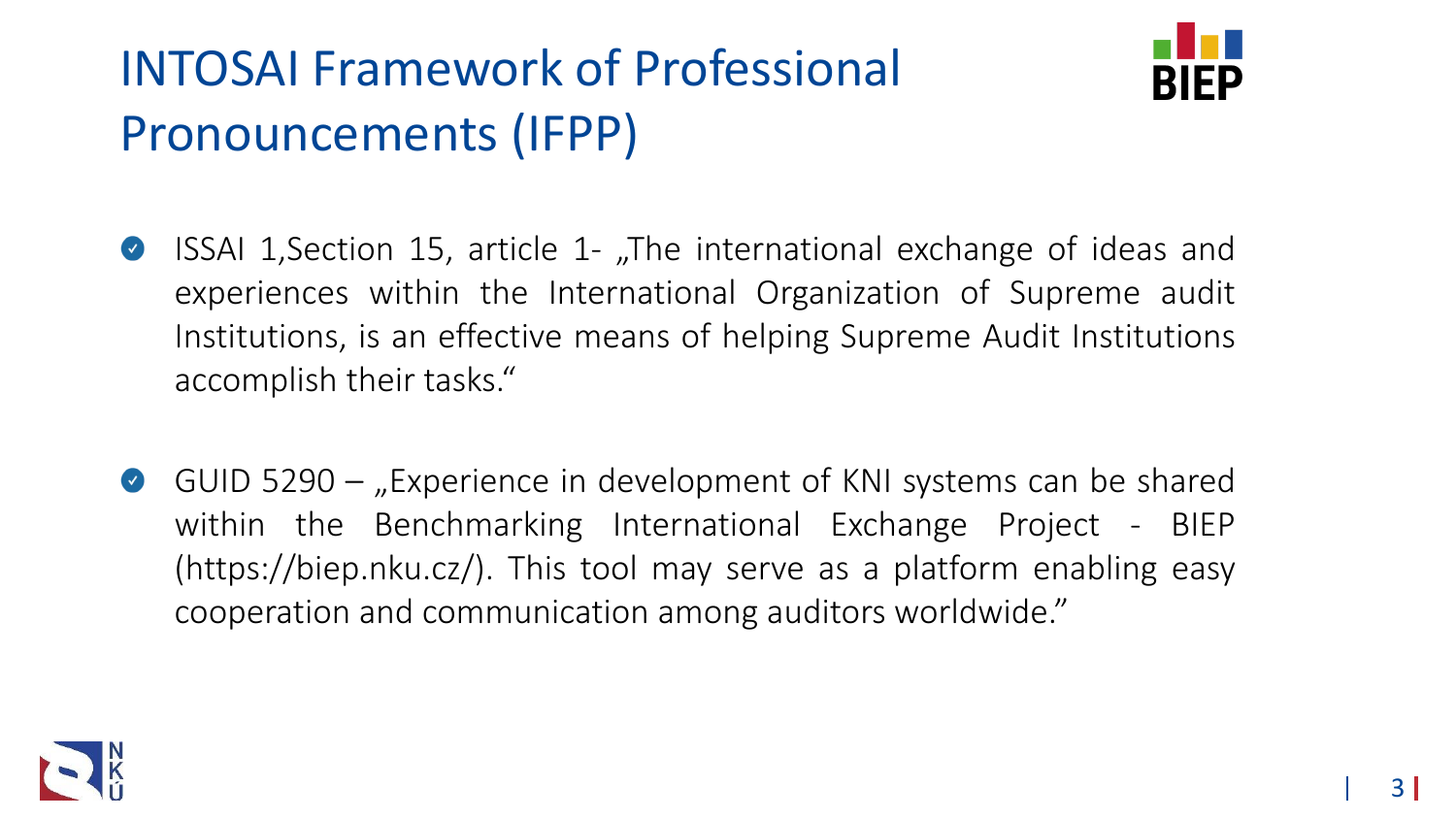### Benchmarking Information Exchange Project

- promotes easy and flexible communication and cooperation  $\bullet$
- allows interaction between auditors through BIEP Portal ([biep.nku.cz\)](https://biep.nku.cz/)  $\bullet$
- facilitates national or international comparisons  $\blacktriangledown$
- identifies a good practice  $\bullet$
- helps with setting audit criteria $\bullet$



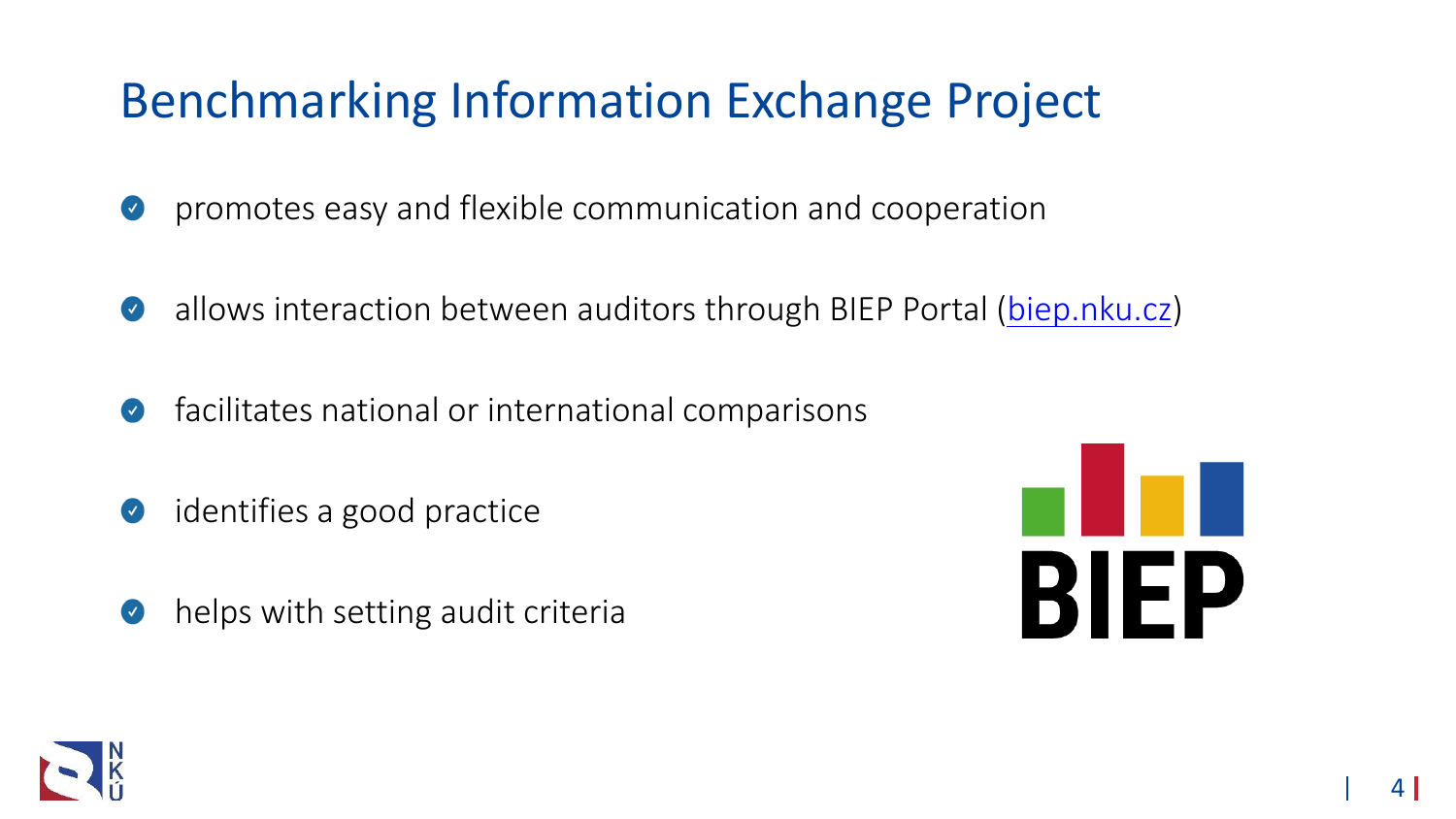### BIEP and 3C principles





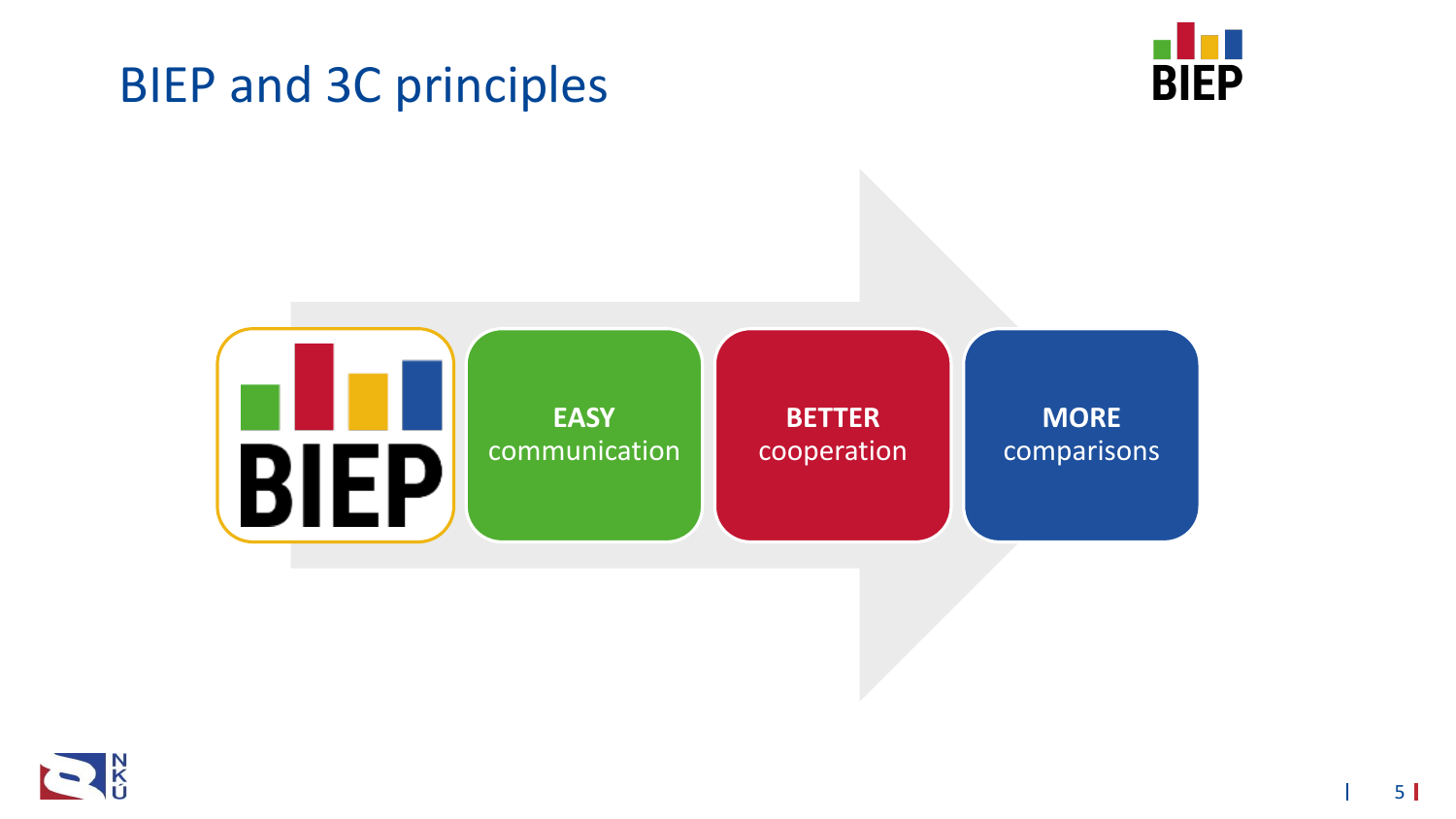### Where can auditors interact with others?

- By emails (personal contacts)  $\blacktriangledown$
- During meetings of working groups  $\bullet$ or other international events (congress, seminar, workshop…)
- Within parallel, cooperative and  $\bullet$ coordinated audits







Not for everyone  $\sim$  For every auditor



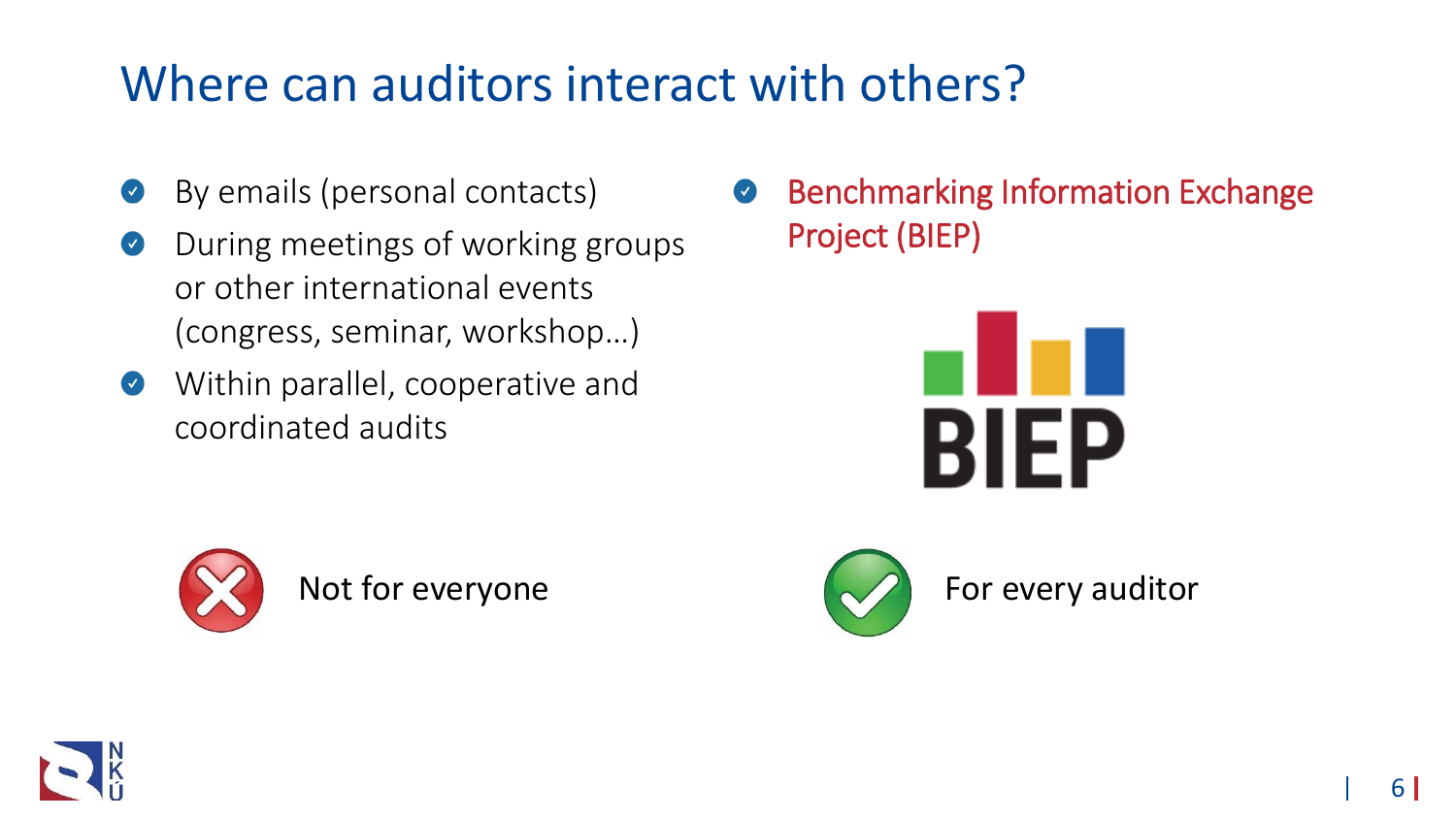### BIEP platform for data sharing



#### [BIEP Portal](biep.nku.cz)   $\blacktriangledown$

- public and non-public part
- **every SAI can join BIEP**
- $\bullet$  data sharing at the performance level (auditor auditor)
- 508 users from 51 countries
- 62 topics
- 3 project groups

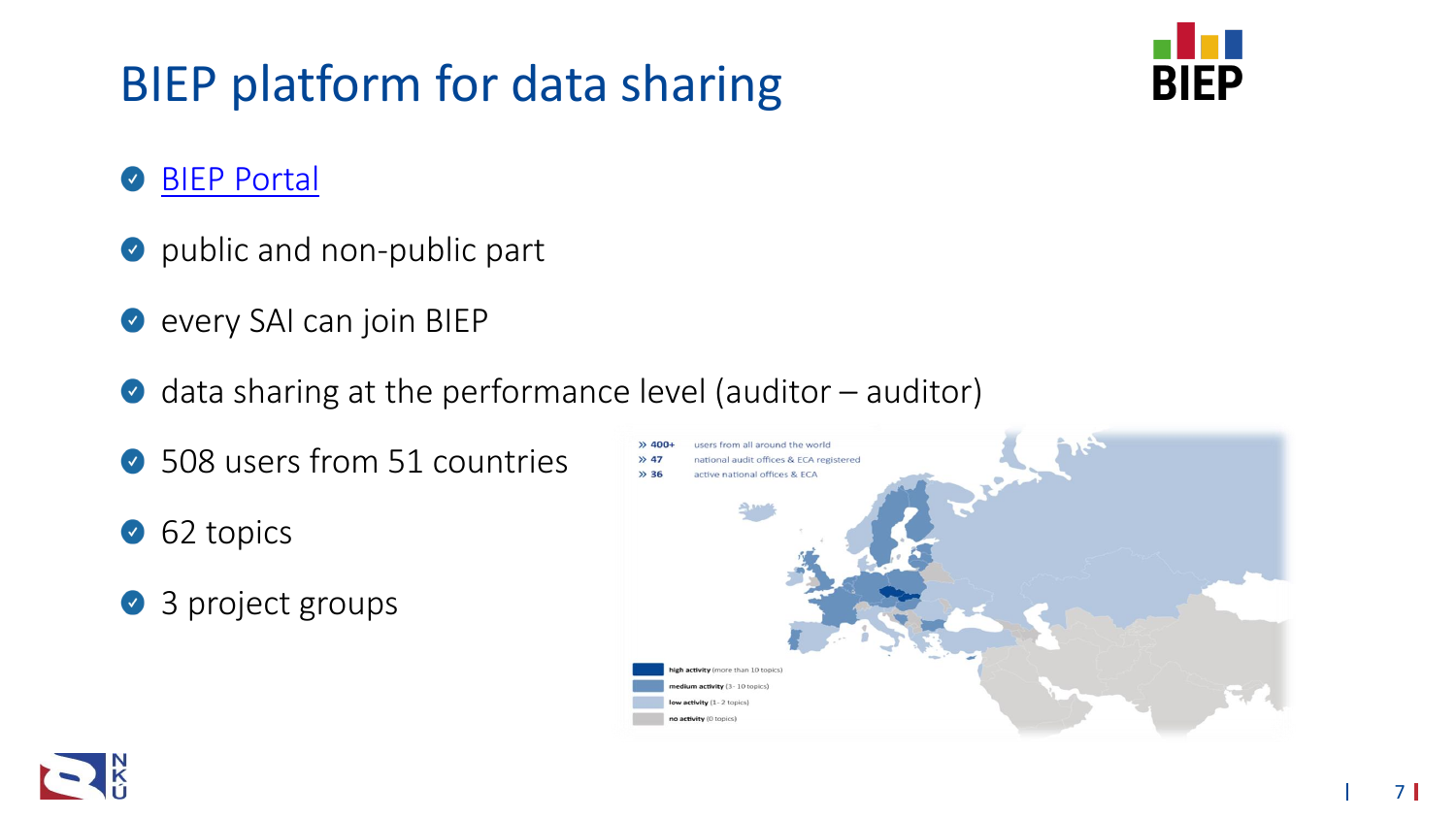### BIEP principles of cooperation



**SAIs can suggest a new topic for<br>
benchmarking and express<br>
interest in any topic benchmarking and express interest in any topic**



**SAIs can join a topic anytime**





**SAIs share the BIEP results and other documents in one place - BIEP Portal** SAIs share the BIEP results and<br>other documents in one place -



**SAIs can use the BIEP results for its own national reports upon approval of all cooperating SAIs in the given topic**

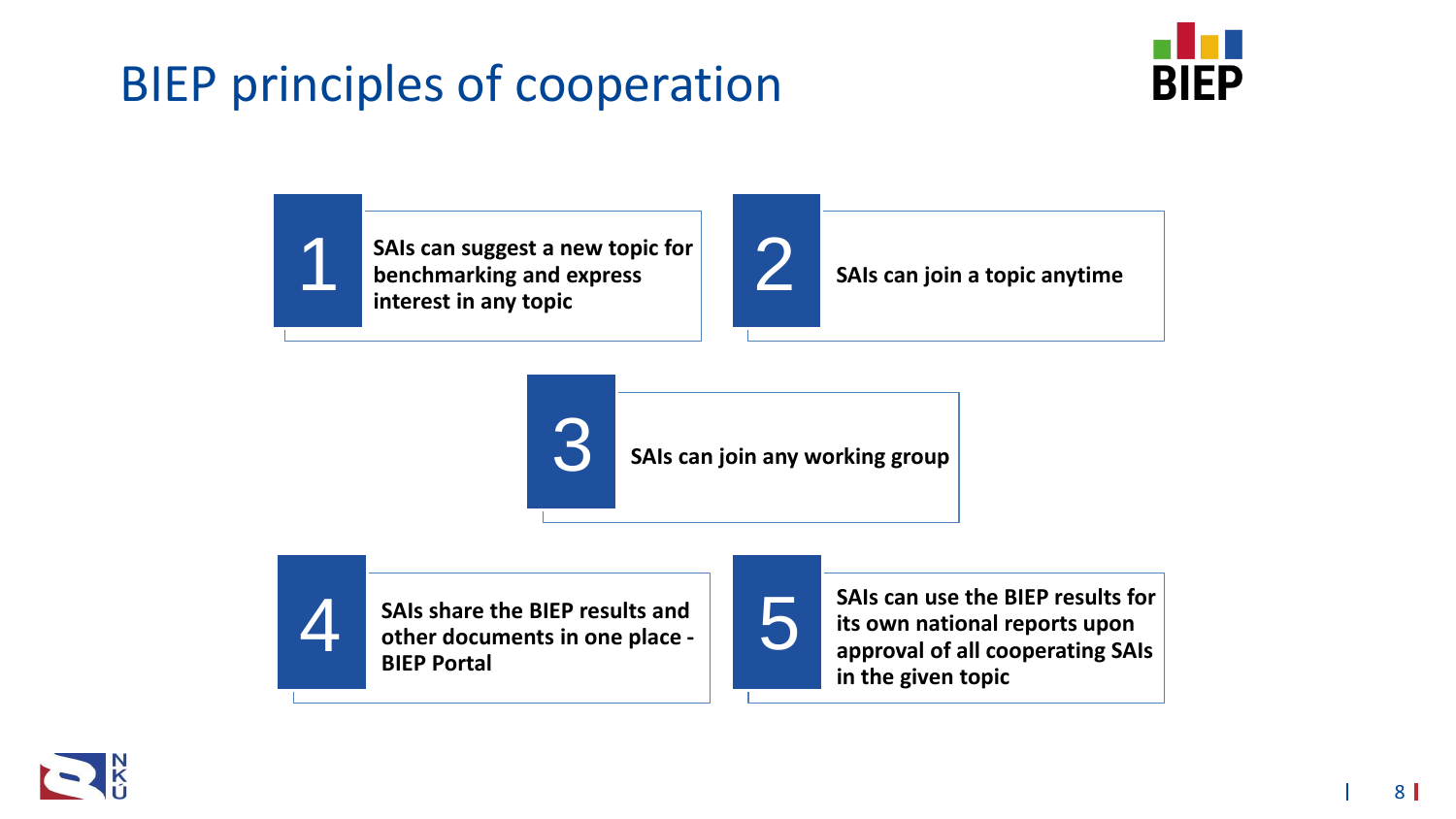### What is shared within BIEP?

**BIEP** 

- **O** publicly available information
- data from information systems  $\blacktriangledown$
- audit results or other experience with the topic  $\blacktriangledown$
- comparison proposals  $\bullet$ 
	- at the strategic level (system)
	- at the operational level (KPIs)
- **O** methodologies
- other inspiring products $\bullet$



9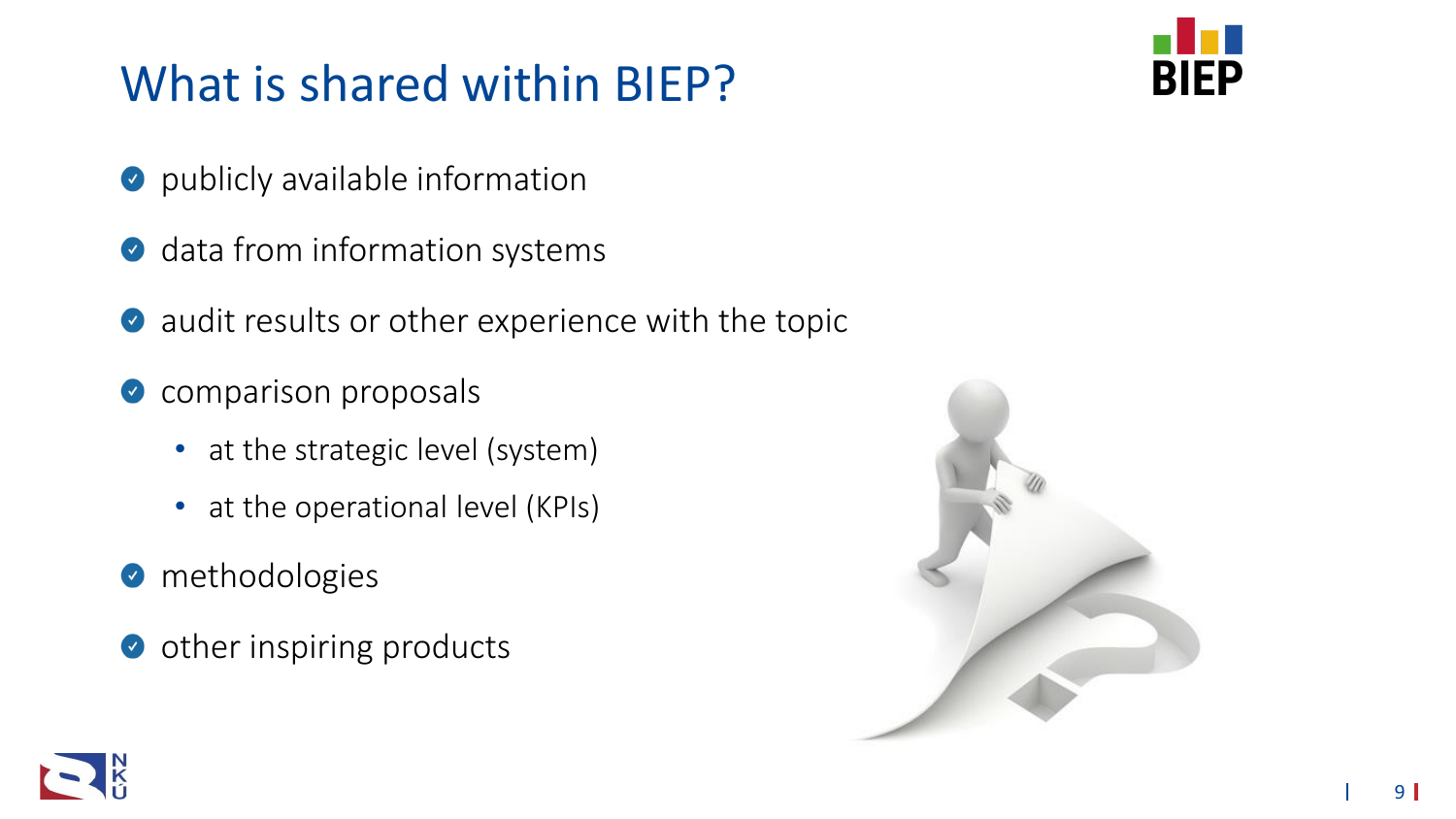## BIEP as a COVID-19 PG platform for knowledge sharing



- 133 auditors from 34 SAIs have registered to the PG in BIEP
- 83 documents shared in the PG area of BIEP



O Objective- to bring together the knowledge and experience shared through the PG into a holistic, overarching audit framework that could guide an audit response to future pandemics

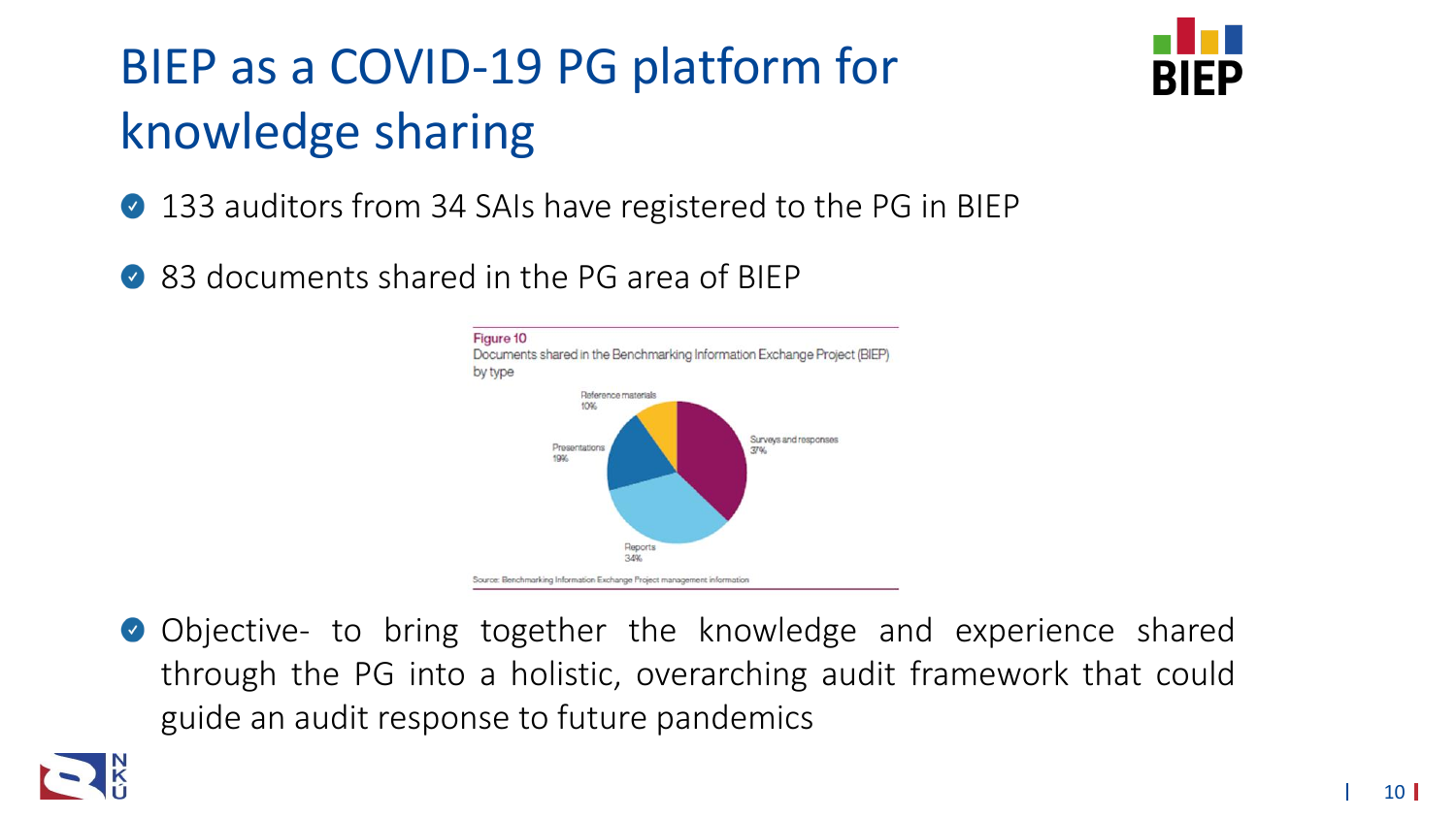### Example of information sharing within PG COVID-19



- B1 SAI Role and Effectiveness
- January –February 2021 survey about the impact aspects of SAI's work  $\bullet$ effectiveness during the COVID-19 pandemic
- Replies from 32 SAIs
- Outcome- 2 documents
	- Outline of EUROSAI member SAIs' challenges and examples of responses to the COVID-19 pandemic impact
	- Statistics and visualisation of survey results
- Added value of BIEP- all BIEP PG Covid-19 members (even the ones that did not participate in the survey) can benefit from the overview of the practices and examples, including the communication approaches that SAIs could use to safeguard the role of representing the public interest during an emergency